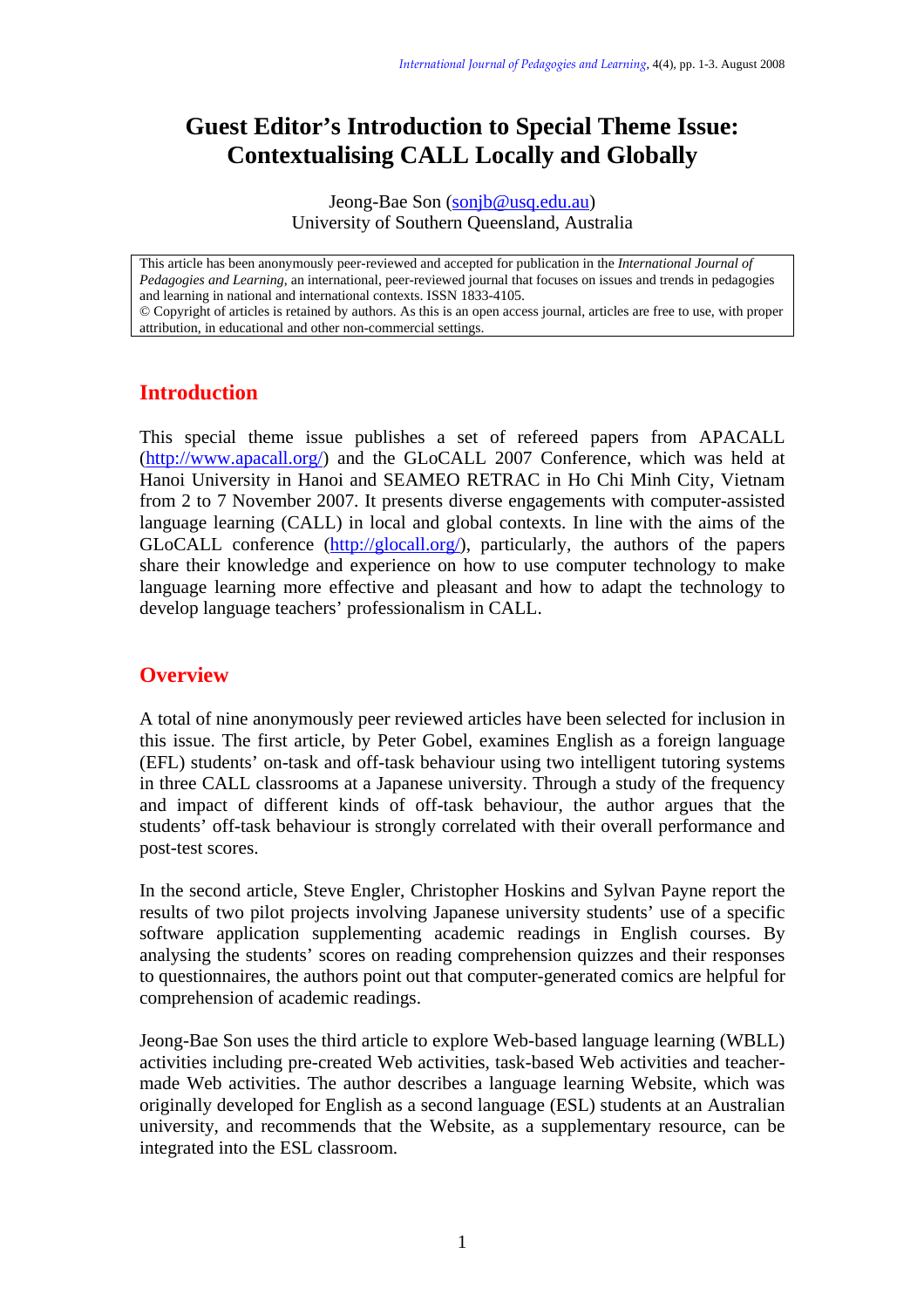The fourth article, by Antonie Alm, looks at the use of authentic video and Internet technologies such as blogs, wikis and YouTube in a German language class at a New Zealand University. The author discusses the benefits of using a German soap opera, a class blog and a class wiki, while reporting that her students were motivated by the use of video and Internet tools and enjoyed the process of producing their own video clips collaboratively.

In the fifth article, Mizuho Iinuma and Hiroaki Chiyokura make use of 3 dimensional computer graphics (3DCG) and a geographic information system (GIS) for contentbased instruction (CBI) in an EFL course at a Japanese university. Through a postquestionnaire, the authors asked students in the course what they thought about the new technologies. The results of the study indicate that the students enjoyed the course with a feeling of gaining better understanding of Vietnam and 3D technology was highly effective in presenting spatial and visual information.

The sixth article, by Zhihong Lu, Xiaohui Huang and Juan Sun, shifts the focus to teachers, with a case study of the teacher's roles in a computer-assisted speaking class in China. The authors claim that the role of the teacher should be multidimensional and the teacher needs to play multiple roles to promote students' language proficiency development in CALL classrooms.

In the seventh article, Jacquelyn D. Cyrus looks into the comfort levels of in-service teachers in Micronesia in using various computer technologies. After a three-week teacher training course on technology integration, the author found significant increase in the teachers' comfort levels and concludes that participants in the course have gained technical skills they need to engage with the curriculum and educational technology standards in their contexts.

The eighth article, by Pramela Krish, investigates a group of instructors' experiences with online teaching at a virtual university in Malaysia. The author employed in-depth interviews to identify the instructors' perceived roles they play, difficulties they face and their ways of dealing with problems while teaching English online. The findings of the study indicate that the instructors are aware of the importance of knowledge of and skills for online teaching and flexibility in online environments.

In the final article, Gordon Joyes, Carol Hall and Siew Ming Thang highlight the development of a generic module for the training of online tutors through an international collaboration between a British university and a Chinese university. The authors describe the tutor training module and discuss the use of the module at a Malaysian university. As noted in the article, further collection and analysis of data are warranted to see the effectiveness of the module in local contexts.

It is clear that these nine articles exhibit considerable diversity of CALL and efforts to contextualise CALL locally and globally. They expand our understanding of CALL research and practice and provide us with ideas of how CALL can be used in multiple ways. The editor hopes that this issue encourages readers to begin or continue their adventures in the world of CALL.